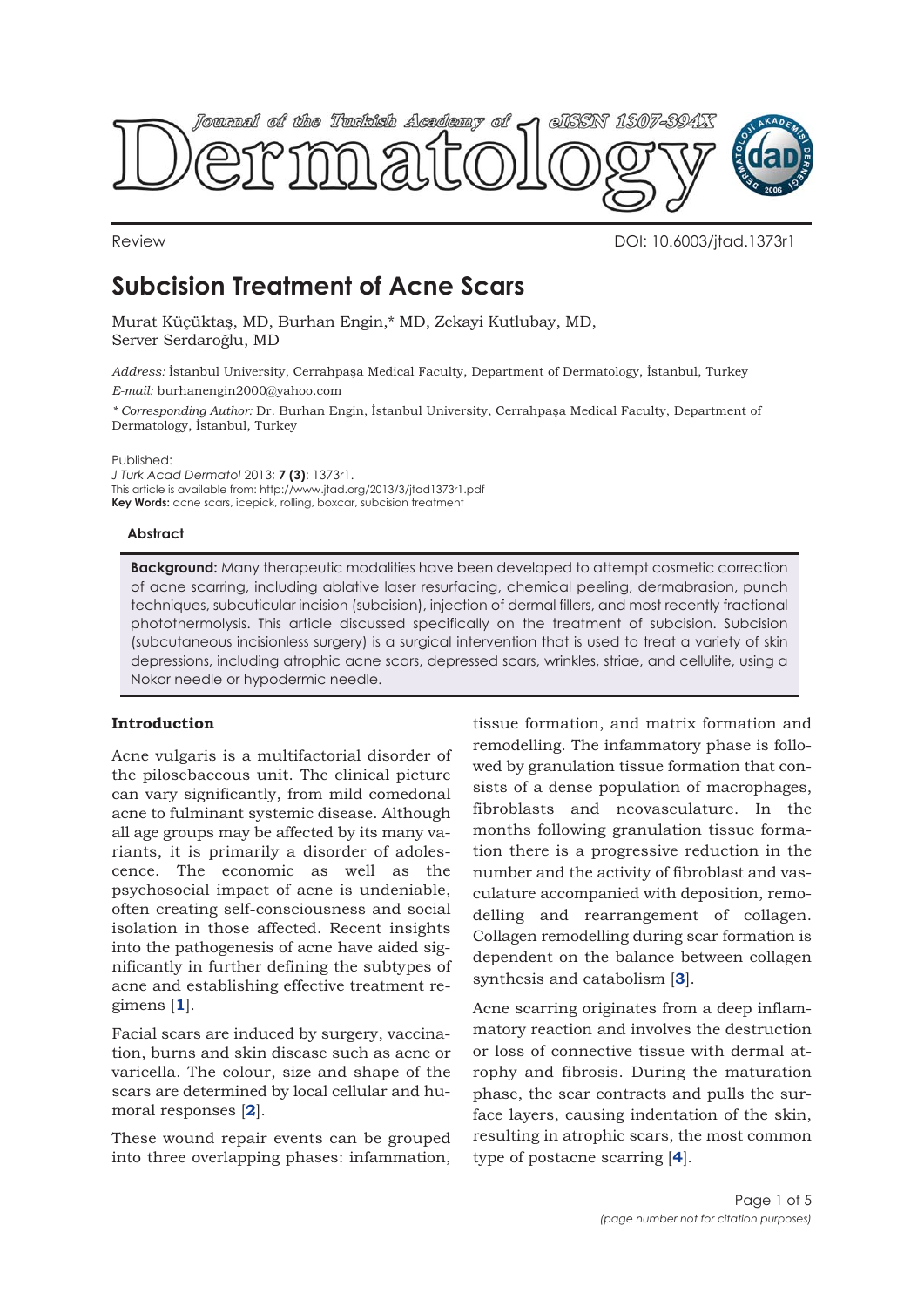

**Figure 1.** Acne scarring types; icepick, rolling,

# **Classification of acne scars**

Acne scarring can be divided into 3 basic types: icepick scars, rolling scars, and boxcar scars (**Figure 1**). Boxcar scars can be further subdivided into shallow or deep [**5**].

#### *Icepick scars*

Icepick scars are narrow (<2 mm), deep, sharply marginated epithelial tracts that extend vertically to the deep dermis or subcutaneous tissue. The surface opening is usually, but not always, wider than the deeper infundibulum as the scar tapers from the surface to its deepest apex.

## *Rolling scars*

Rolling scars occur from dermal tethering of otherwise relatively normal appearing skin and are usually wider than 4 to 5 mm. Abnormal fibrous anchoring of the dermis to the subcutis leads to superficial shadowing and a rolling or undulating appearance to the overlying skin.

#### *Boxcar scars*

Boxcar scars are round to oval depressions with sharply demarcated vertical edges, similar to varicella scars. They are clinically wider at the surface than icepick scars and do not taper to a point at the base. They may be shallow  $(0.1-0.5 \text{ mm})$  or deep  $(≥0.5 \text{ mm})$  and are most often 1.5 to 4.0 mm in diameter. Other less common scars such as sinus tracts, hypertrophic scars, and keloidal scars may ocur after acne treatment [**5**].

#### **Grade of acne scars**

Grade of acne scars can be divided into 4 basic types [**4, 7**].



boxcar [**6**] **Figure 2.** Schematic depicting subcision with the NoKor needle. Fibrous bands extend from underside of the dermis to the superficial musculoaponeurotic system [**5**]

Grade I scarring is about the surface and specifically about the color. This macular scarring can be erythematous, hyperpigmented, or hypopigmented. Color is highly important to patients because people tend to judge the health and age of an individual based on the evenness of color in the skin.

Grade II acne scarring is again mainly about the surface but maybe more specifically about the dermis. It denotes mild, atrophic, or hypertrophic disease that may not be obvious at a social distance and is easily covered with makeup. This type of scarring is due to highly altered collagen reflectance, loss of skin glow, and shadows cast by the scars.

Grade III or moderate scarring involves moderate atrophic or hypertrophic scarring obvious at conversational distance but able to be flattened through manual stretching of the skin. This scarring is not easily covered by makeup.

Grade IV postacne scarring is usually nondistensible and describes severe atrophic or hypertrophic scarring obvious at conversational distance and not able to be flattened by manual stretching of the skin.

#### **Treatment choice acne scarring**

Many therapeutic modalities have been developed to attempt cosmetic correction of acne scarring, including ablative laser resurfacing, chemical peeling, dermabrasion, punch techniques, subcuticular incision (subcision), injection of dermal fillers, and most recently fractional photothermolysis (**Table 1**). This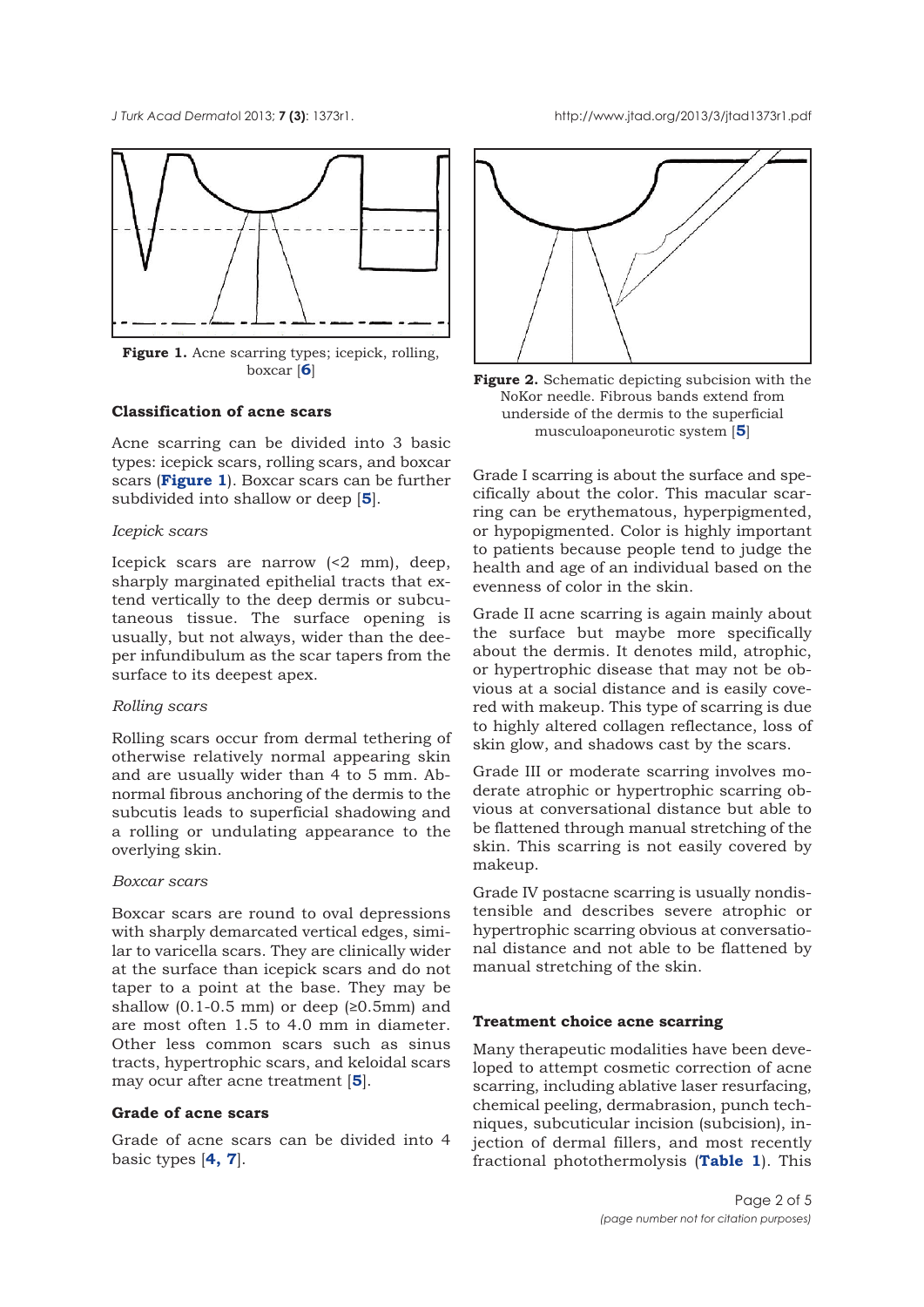**Table 1.** Acne Scar Subtypes and corrective Surgical Treatment Options; +/-, with or without

| <b>Scar Type</b>    | Treatment                                     |
|---------------------|-----------------------------------------------|
| Icepick             | Punch excision                                |
| Rolling             | Subcision +/- laser skin resur-<br>facing     |
| Boxcar              |                                               |
| Shallow             |                                               |
| $\leq$ 3mm diameter | Laser skin resurfacing                        |
| > 3mm diameter      | Laser skin resurfacing +/-<br>punch elevation |
| Deep                |                                               |
| < 3mm diameter      | Punch elevation                               |
| > 3mm diameter      | Punch excision or punch eleva-<br>tion        |
| Post-subcision      |                                               |
| Punch elevation     | Laser skin resurfacing                        |
| Punch excision      |                                               |

article discussed specifically on the treatment of subcision.

### **Subcision treatment**

1. Subcision is a surgical technique for the treatment of depressed scars. *Spangler* reported the use of a Bowmen's iris needle to cut the fibrous strands beneath deeply depressed facial scars in1957, *David Orentreich* and *Norman Orentreich* gave thetechnique the name ''subcutaneous incision less surgery'' or subcision in 1995 [**8, 9**].

For this procedure, the entire area to be subcised is marked and subcutaneous anesthetic (1% lidocaine with epinephrine 1:100,000) is administered. Once maximal vasoconstriction and anesthesia are obtained, the needle is inserted with the blade facing up wards, at the periphery of the scarred area. It is then turned so that the tip is in a horizontal orientation (parallel to the skin surface) just below the dermal subcutaneous junction plane, and gently swept across the site (**Figure 2**). Afterwards, antibacterial cream and a compression bandage are applied. This injury also induces connective tissue formation beneath the scar, without injury to the skin surface. In atrophic acne scars, subcision is mainly useful for rolling scars that are distensible with gentle sloping edges. Subcision is per-



**Figure 3.** The triangular tipped NoKor needle [**5**]

formed using atribevelled needle, triangular Nokor needle (**Figure 3**), orhypodermic 18 to 27G needle [**6, 8, 9, 10**].

Risks of subcision include bleeding (which is uncommon with proper anesthesia and pressure bandages) and excessive fibroplasia leading to subdermal nodule formation. This rare outcome can be improved with low-dose intralesional steroid injections, but often resolves without treatment in 2 to 3 months. Bruising from the procedure fades within 1 week [**5**].

Subcision therapy is more effective than of rolling scars, but deeper boxcar scars are not eliminated by subcision. Some rolling scars, especially those on the chin and upper lip, may require more than one Subcision session for optimal improvement [**5**].

According to the literature, subcision treatment effectiveness particularly the rolling scars have been reported between %40-80 [**11, 12**].

Needle tip is placed lesional area during subcision treatment several times. During this process, skin and superficial nerves may cause personal injury the needle tip is often taken out and again after of the region placement of lesions. *Khunger* and colleagues suggested making bent at 90 degrees to the distal tip of the needle to prevent complications that may ocur (**Figures 4 and 5**) [**10**].

In another clinical study, subcision therapy using 24 G needle tip were determined less traumatic, less painful, smaller hematoma formation compared to 18 G to 20 G needles [**11**].

The pulsed carbon dioxide laser systems improve the appearance of acne scarring successfully at least 50% by resurfacing techniques. Mild-to-moderate acne scarring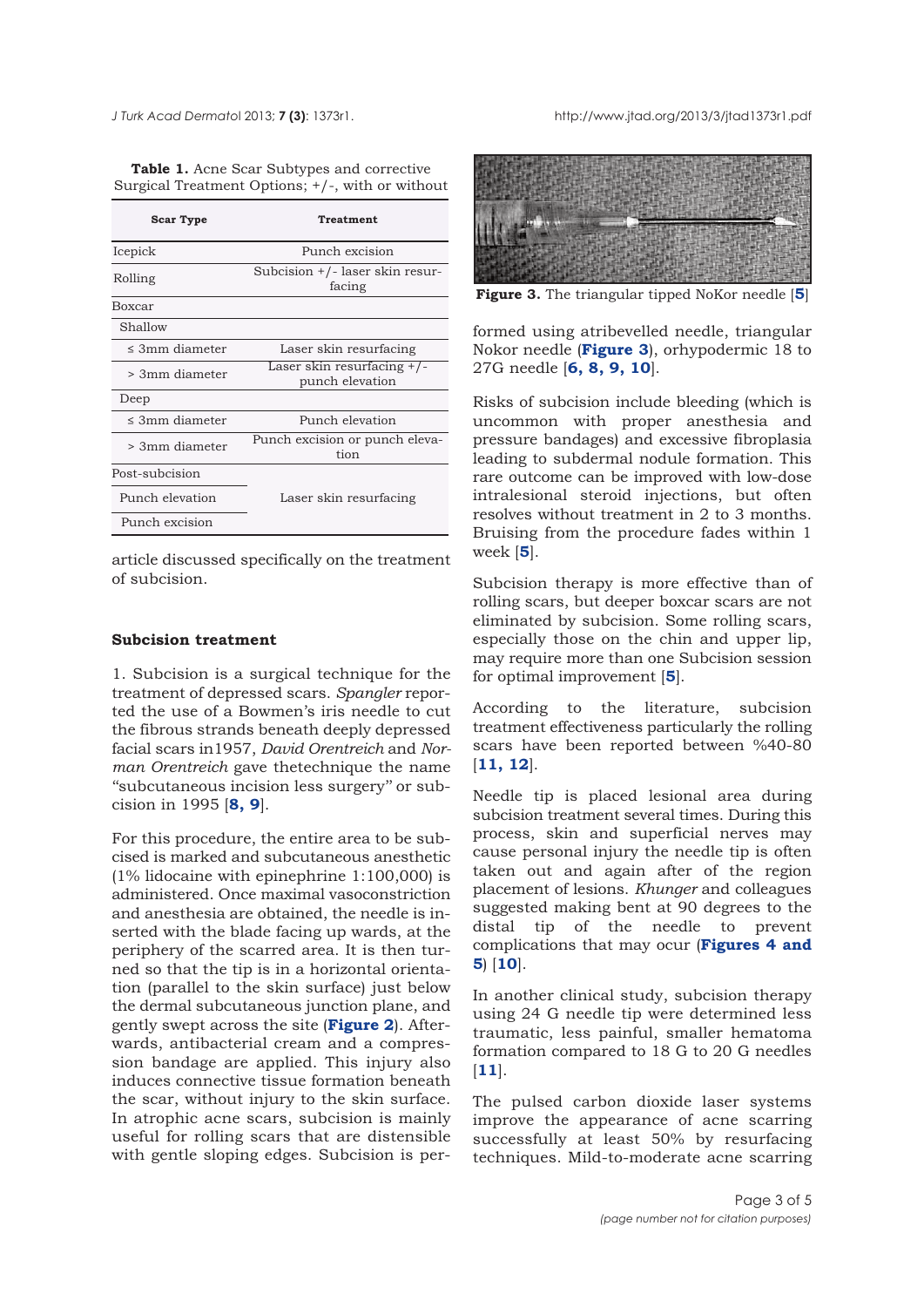

**Figures 4 and 5.** Needles can be customized according to the size of the scar by modifying the length of the angled portion [**10**]

may show more improvement than severe cases and saucer-shaped atrophic and macular scars show more improvement than ice-pick scars. Preliminary observations suggest that a combination of punch excision of the ice-pick-type acne scar followed by pulsed carbon dioxide laser resurfacing might be benecial. Subcision treatment may prove a further useful adjunctive to laser therapy [**3**].

Scar subcision alone results in a similar degree of improvement with the pulsed carbon dioxide laser; however, the combination of scar subcision followed by laser resurfacing with

pulsed carbon dioxide laser shows a signicantly greater improvement [**3**].

A high concentration of trichloroaceticacid (95–100% TCA) applied focally to atrophic acne scars has been histologically shown to increase collagen fibers in the dermis and to result in shallower depth of acne scars [**13**]. This is called the chemical reconstruction of skin scars (CROSS) method. The CROSS method has been described for the treatment of atrophic scars, especially of the ice pick type. Rolling acne scars respond better to subcision than TCA 100% CROSS, with a



**Figures 6 and 7.** Patients pictures before and after the subcision treatment